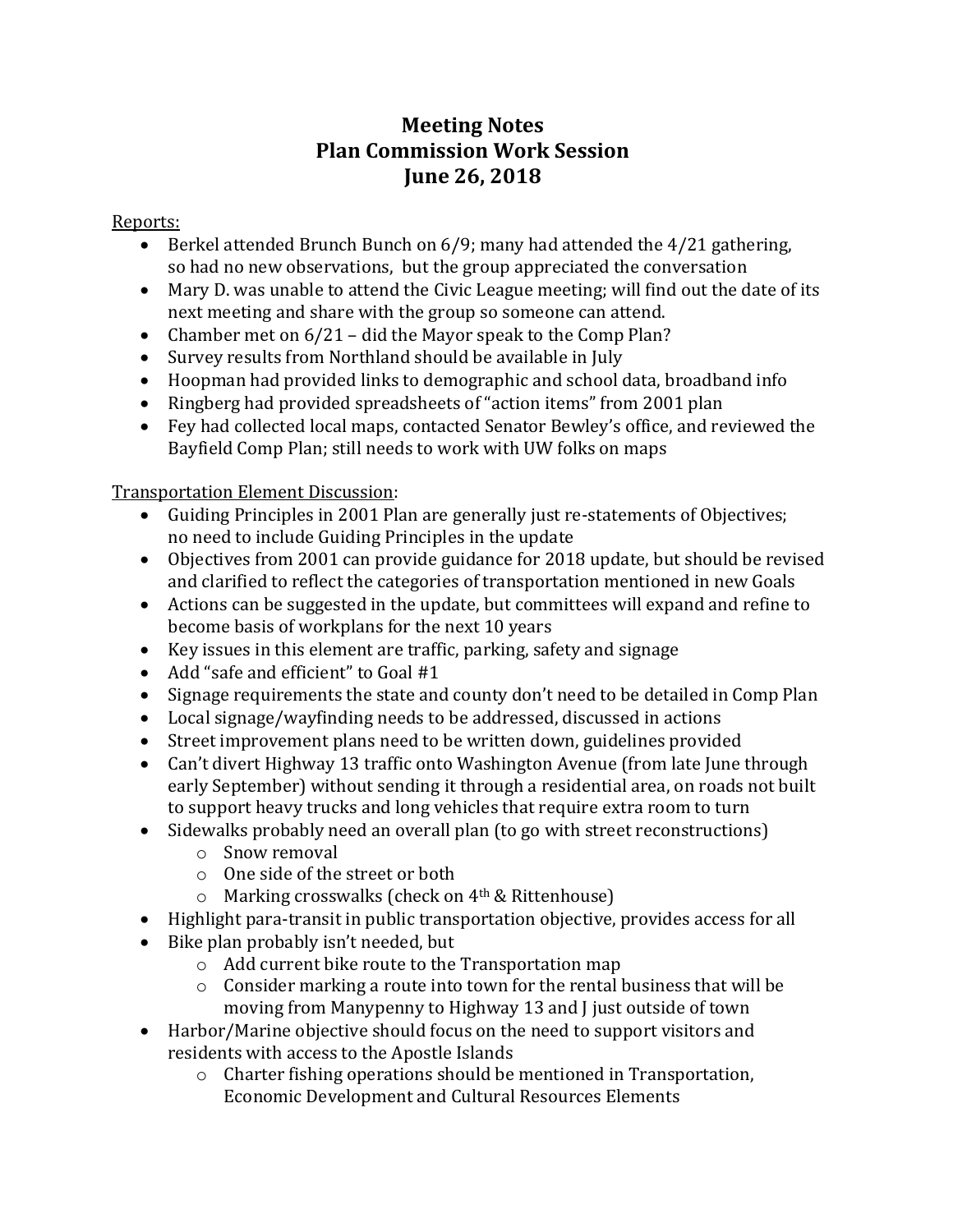• Winter access to the islands also needs to be addressed and noted on Map